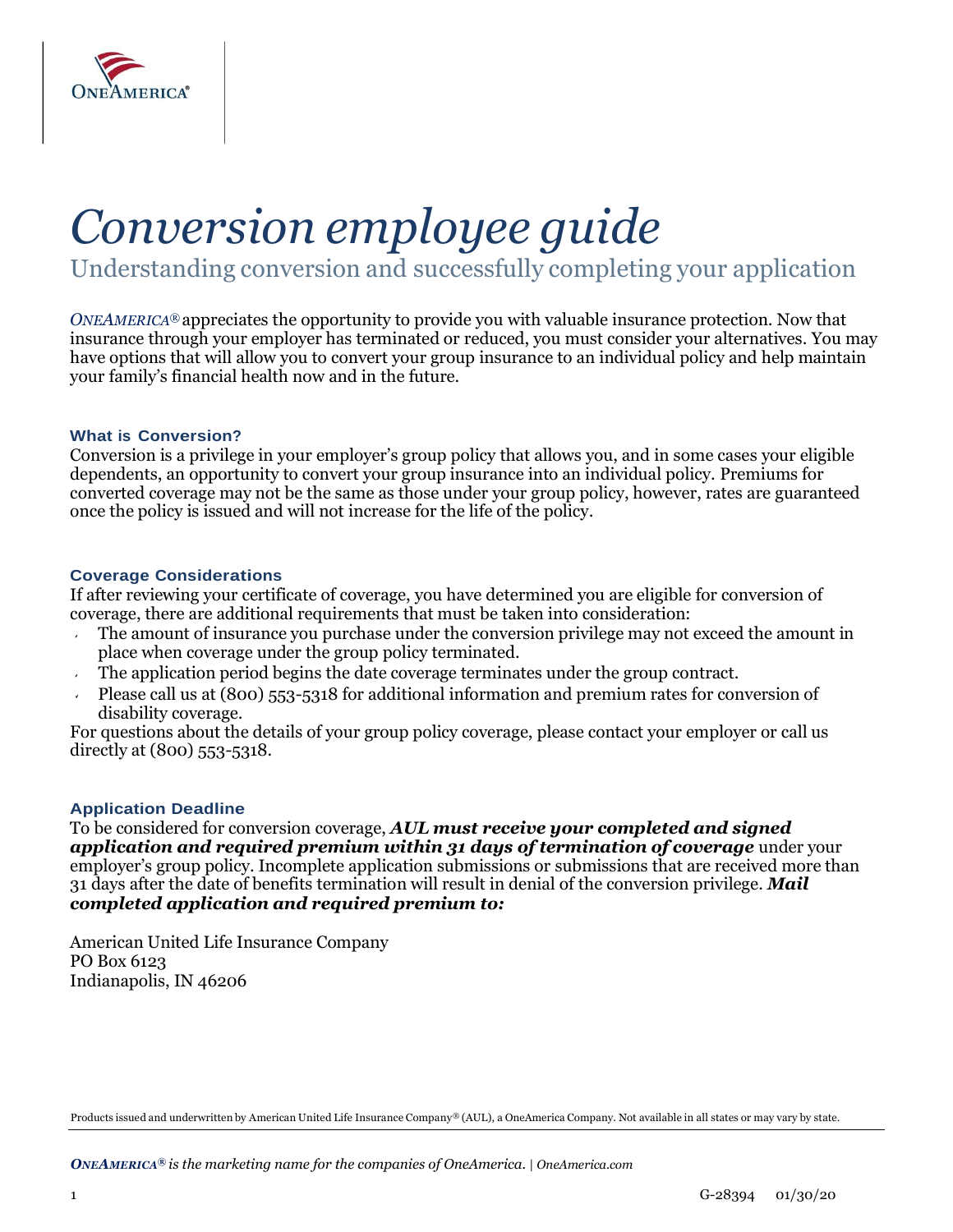

# *Life rates and calculating premium*

#### **Rates**

Premium rates are based on the age as of the effective date of the individual life insurance policy and are outlined on the rate charts found on the following pages. To estimate the amount of premium, locate the appropriate rate sheet for your gender and tobacco use status. Next, locate the age you will be as of the effective date of the individual life insurance policy and identify the amount of coverage you would like to convert.

#### **Example Calculation 1**

To help you better understand the premium calculation process, please refer to the sample calculation below. This calculation is based on a 50 year old, non-tobacco using male interested in converting \$25,000 in coverage.

|                                                                       | <b>Semi-Annual Payment</b> | <b>Monthly APP Payment</b>     |
|-----------------------------------------------------------------------|----------------------------|--------------------------------|
| Amount to be converted                                                | \$25,000                   | \$25,000                       |
| Annual rate per \$1,000                                               | \$38.34                    | \$38.34                        |
| Multiplied by number of \$1,000<br>units converted                    | 25                         | 25                             |
| <b>=Total Annual Premium</b>                                          | \$958.50                   | \$958.50                       |
| Multiplied by factor for<br>frequency of premium payment <sup>2</sup> | .515                       | .087                           |
| Plus administrative fee <sup>3</sup>                                  | \$1.00                     | \$0.00                         |
| $=$ Premium                                                           | \$494.63 every 6 month     | \$83.39 per month <sup>5</sup> |

<sup>1</sup> All examples are hypothetical and provided for illustration purposes only. These examples are not intended to represent the typical cost of life insurance.

<sup>2</sup> For your premium computation, use .515 if paying semi-annually or .087 if paying monthly APP.

<sup>3</sup> An administration fee applies to the semi-annual payment method.

<sup>4</sup>Note three months initial premium is required to be paid with the conversion application if APP is selected.

**Note:** This invitation to inquire allows interested employees the opportunity to inquire further about conversion to an individual life insurance policy and is limited in its description. This policy has exclusions, limitations and terms under which it may be continued in force or discontinued. The amount of death benefit provided depends upon the coverage selected and premiums can vary depending on the amount selected. Actual premiums will be calculated by AUL. Any coverage under the individual life insurance policy is based on the amount existing and available under the group life insurance contract and must be a minimum of \$2000, subject to AUL's approval, contract maximums and according to contract terms and conditions.

### Questions? We're Here to Help!

American United Life Insurance Company PO Box 6123 Indianapolis, IN 46206 (800) 553-5318 fax (317) 285-754[2](http://www.employeebenefits.aul.com/) [www.employeebenefits.aul.com](http://www.employeebenefits.aul.com/)

Products issued and underwritten by American United Life Insurance Company® (AUL), a OneAmerica Company. Not available in all states or may vary by state.

*ONEAMERICA® is the marketing name for the companies of OneAmerica. | OneAmerica.com*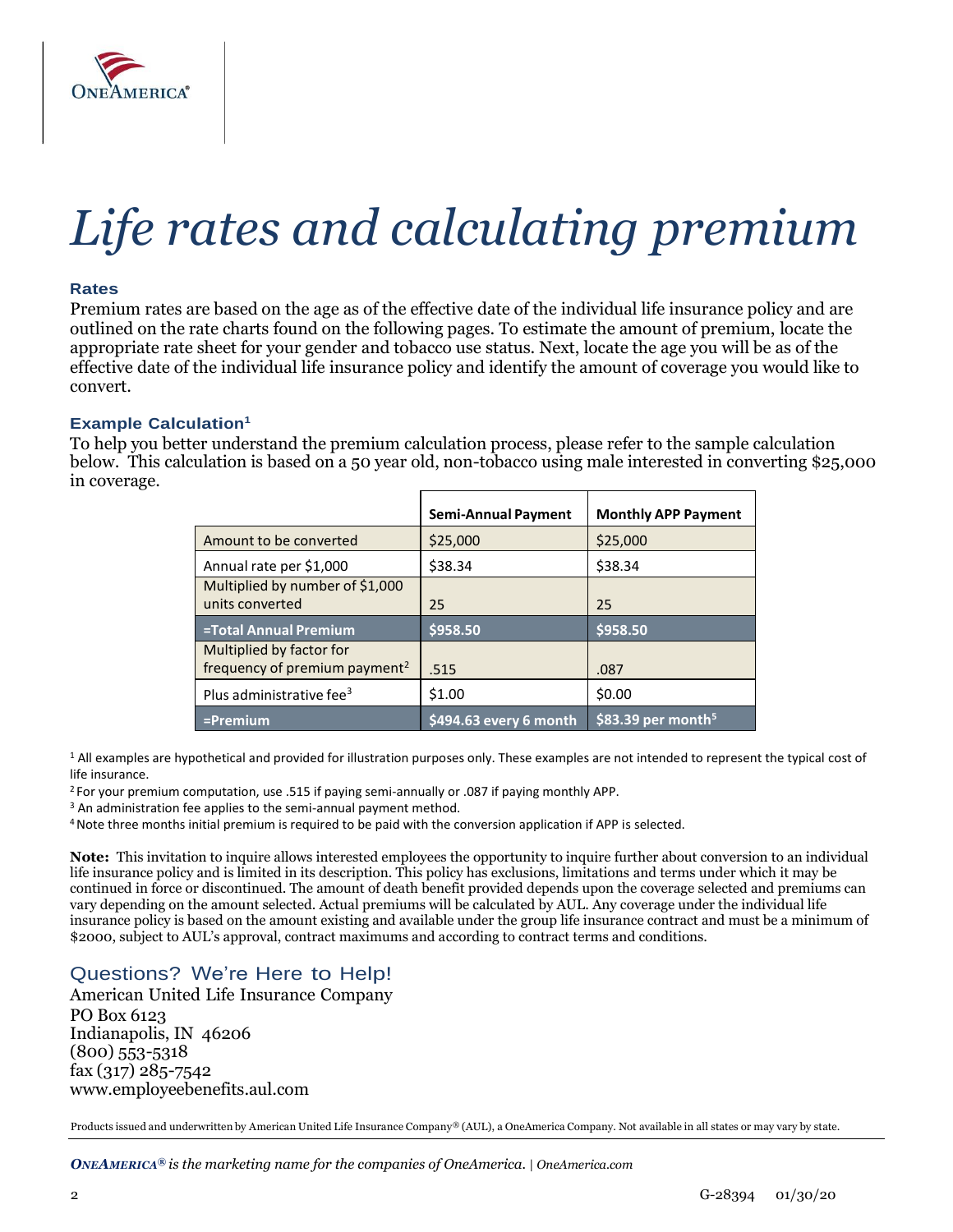

# *Guide to completing application*

#### **Section 1: Policyholder Information**

This section is used to identify your employer and group policyholder information. If you are unsure where to locate this information, please contact your employer directly.

#### **Section 2: Employee Information**

Complete this section with your personal identification and contact information.

#### **Section 3: Application Information**

Provide all required information for the individual applying for coverage. A separate application is required for you and any dependents who are applying.

#### **Section 4: Reason for Request**

Indicate the reason for loss of coverage and provide the date this change in eligibility occurred.

#### **Section 5: Nonforfeiture Information**

Only check the box in this section if you are declining the Automatic Premium Loan (APL) feature.

#### **Section 6: Dividends**

Individual policies may earn annual policy dividends, or a sum of money paid by AUL to our policyholders. Select only one option in this section to make AUL aware of your distribution of earned annual policy dividends preference. *Cash* – Dividends will be distributed directly to the insured. *Accumulate at Interest* – Dividends will be left to accumulate with interest. *Reduce Premiums* – If premiums are paid annually, dividends will be applied toward any annual premium due on the policy. *Paid-Up Additions* – Dividends will be applied to purchase participating paid-up life insurance for a level amount.

#### **Section 7: Coverage Type, Amount of Insurance and Payment Options**

Legacy Whole Life Insurance policy is the only option available for life insurance. You may elect a lower amount of coverage than you had under the group policy. For assistance with disability coverage, please contact us at (800) 553-5318.

#### **Section 8: Automatic Payment Plan Information**

Complete this section only if selecting the Automatic Payment Plan (APP) as your payment method in section 7. When selecting APP, you are authorizing ongoing premium payments to be deducted directly from the account indicated on your application.

#### **Section 9: Beneficiary Information**

You must assign at least one primary beneficiary. Assigning a secondary beneficiary is optional. You cannot name yourself as beneficiary.

#### **Employee Signature and Date**

Products issued and underwritten by American United Life Insurance Company® (AUL), a OneAmerica Company. Not available in all states or may vary by state.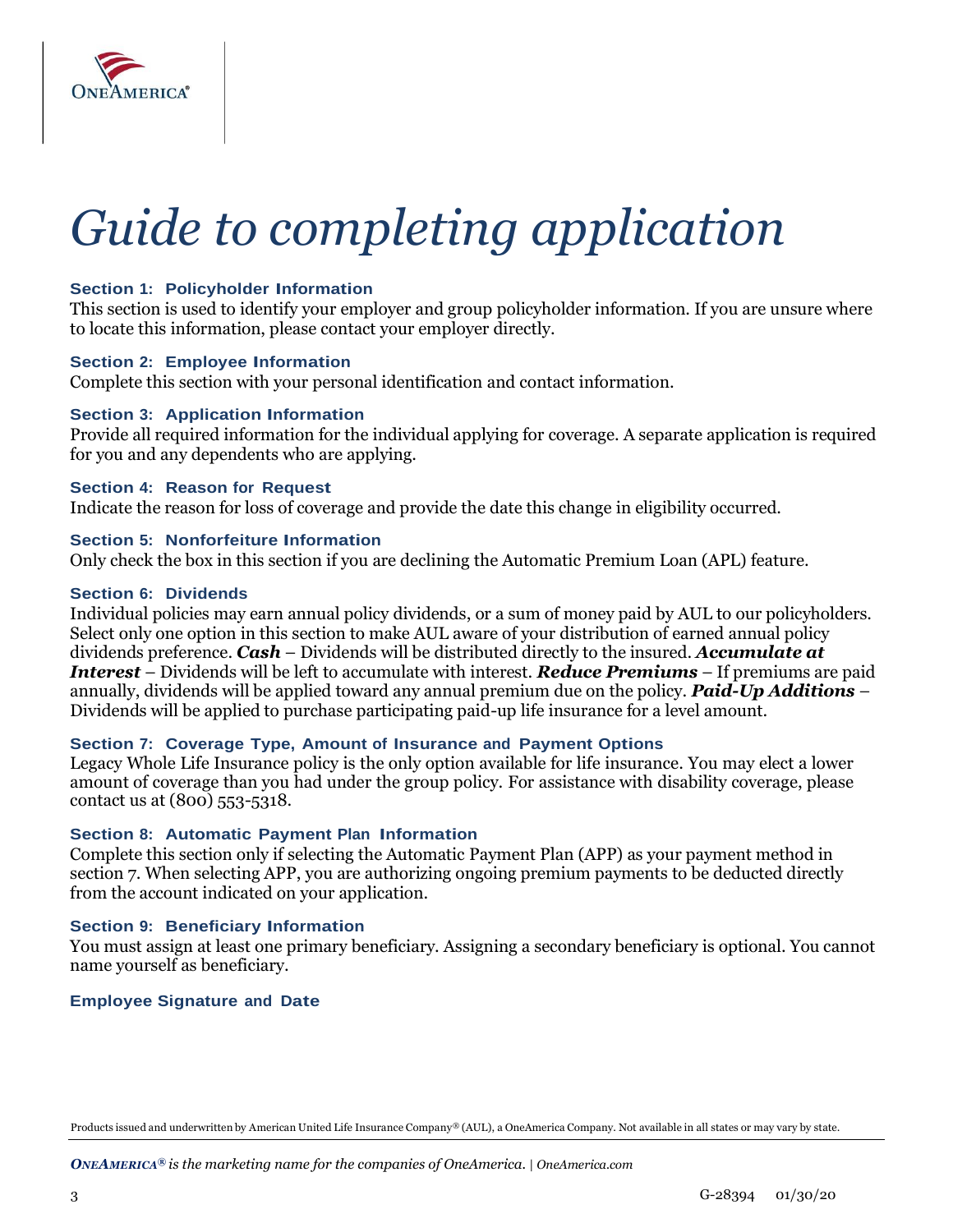

The completed application must be signed and dated before submission.

**Application Deadline Reminder** To be considered for conversion coverage, *AUL must receive your completed and signed application and required premium within 31 days of termination of coverage* under your employer's group policy.

Products issued and underwritten by American United Life Insurance Company® (AUL), a OneAmerica Company. Not available in all states or may vary by state.